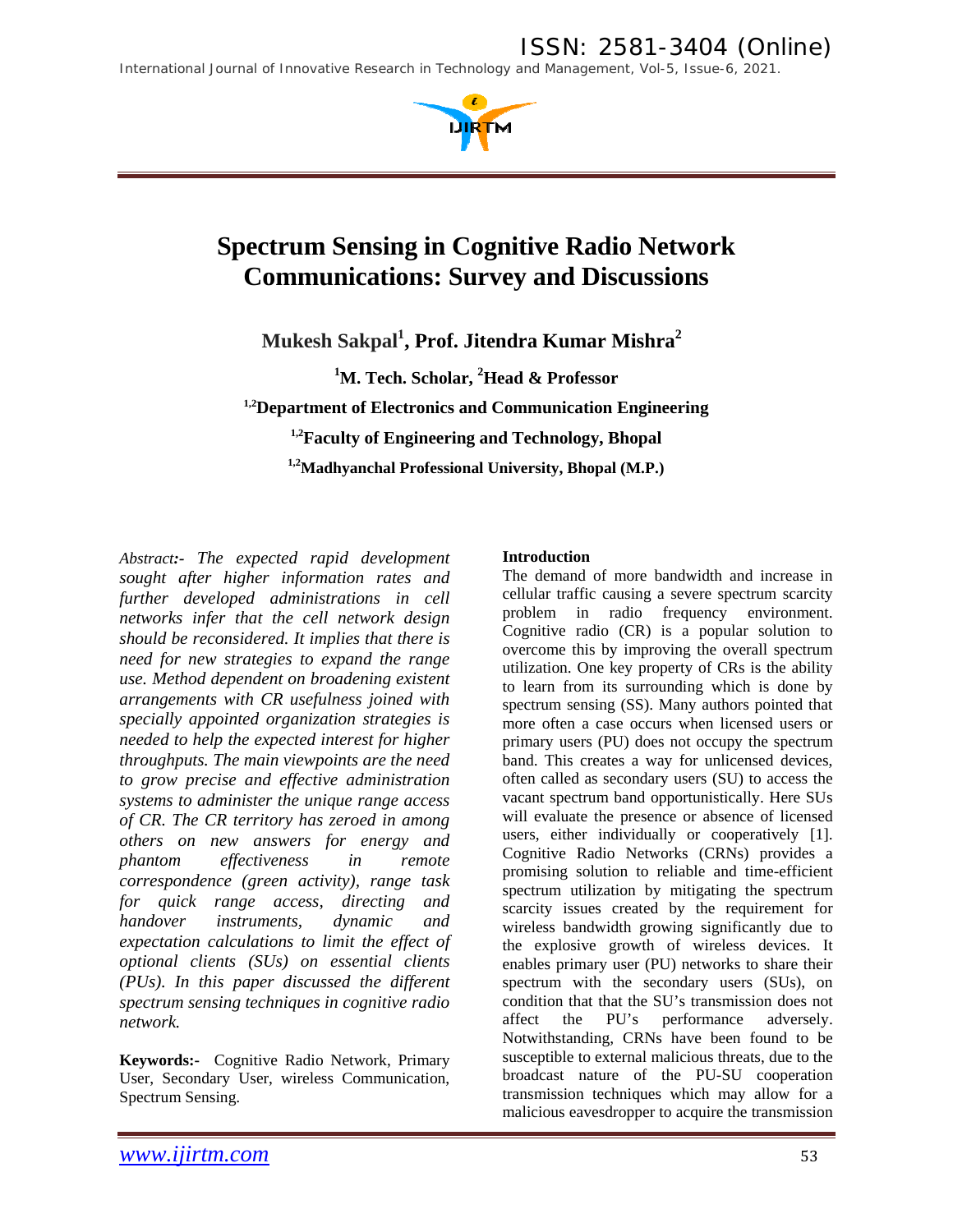*International Journal of Innovative Research in Technology and Management, Vol-5, Issue-6, 2021.* 



information of Pus [7]. The ability to sense accurately the presence of PU is of the absolute importance of CRNs. In situations where individual SU sensing is shadowed by severe multipath fading and shadowing effects, the SU may not reliably detect the PU signal and access the channel when there is a PU signal present leading to interference of the licensed PU. To overcome this hidden terminal problem and increase the spectrum sensing credibility, cooperative spectrum sensing (CSS). In CSS, each sensing result from multiple SU are sent and fused at a data fusion centre (FC).

Today wireless communication is widely used in our daily lives. We use wireless access technologies to watch TV and enjoy highdefinition videos. However, wireless spectrum is limited and expensive, and most frequency bands need to be authorized before access. Furthermore, spectrum assignment policies are regulated by governmental agencies. On the other hand, according to a report of Federal Communications Commission (FCC), the utilization of licensed spectrum is quite low, i.e., 15% to 85% [2]. Hence, dynamic spectrum access (DSA) has been proposed to exploit wireless spectrum opportunistically to improve spectrum utilization and provide more opportunities for wireless access and wide-band communications [3]. DSA technique combined with cognitive radio (CR) facilitates the implementation of next generation networks, i.e., cognitive radio networks (CRNs) [4]. In CRNs, by opportunistically accessing unoccupied spectrum (also called "spectrum holes"), a CR device can transmit data whenever wireless bandwidth is available. CR engine is the core in CRNs. It can acquire the knowledge of available spectrum in a wireless environment and form a spectrum pool. The DSA technique aims to select optimal spectrum holes from a spectrum pool for communications. CR enables the secondary users (SUs) to perform a series of operations, such as spectrum sensing, spectrum management, spectrum sharing, and spectrum mobility. Spectrum sensing is the foundation of opportunistic spectrum access [9].

### **II. Cognitive Radio Characteristics**

The dramatic increase of service quality and channel capacity in wireless networks is severely limited by the scarcity of energy and bandwidth, which are the two fundamental resources for communications. Therefore, researchers are currently focusing their attention on new communications and networking paradigms that can intelligently and efficiently utilize these scarce resources. Cognitive radio (CR) is one critical enabling technology for future communications and networking that can utilize the limited network resources in a more efficient and flexible way. It differs from traditional communication paradigms in that the radios/devices can adapt their operating parameters, such as transmission power, frequency, modulation type, etc., to the variations of the surrounding radio environment. Before CRs adjust their operating mode to environment variations, they must first gain necessary information from the radio environment. This kind of characteristics is referred to as cognitive capability , which enables CR devices to be aware of the transmitted waveform, radio frequency (RF) spectrum, communication network type/protocol, geographical information, locally available resources and services, user needs, security policy, and so on. After CR devices gather their needed information from the radio environment, they can dynamically change their transmission parameters according to the sensed environment variations and achieve optimal performance, which is referred to as re-configurability.

### **III. Related Work**

Manish Kumar Giri, Saikat Majumder, "Extreme Learning Machine Based Cooperative Spectrum Sensing in Cognitive Radio Networks", 7th International Conference on Signal Processing and Integrated Networks, IEEE, 2020, pp. 636-641, [1] In this paper, they consider the application of Extreme Learning Machine (ELM) with Neural Networks in cooperative spectrum sensing (CSS) for cognitive radio networks (CRN). Based on a statistical analysis of classical energy detector, the probability of detection and the false alarm has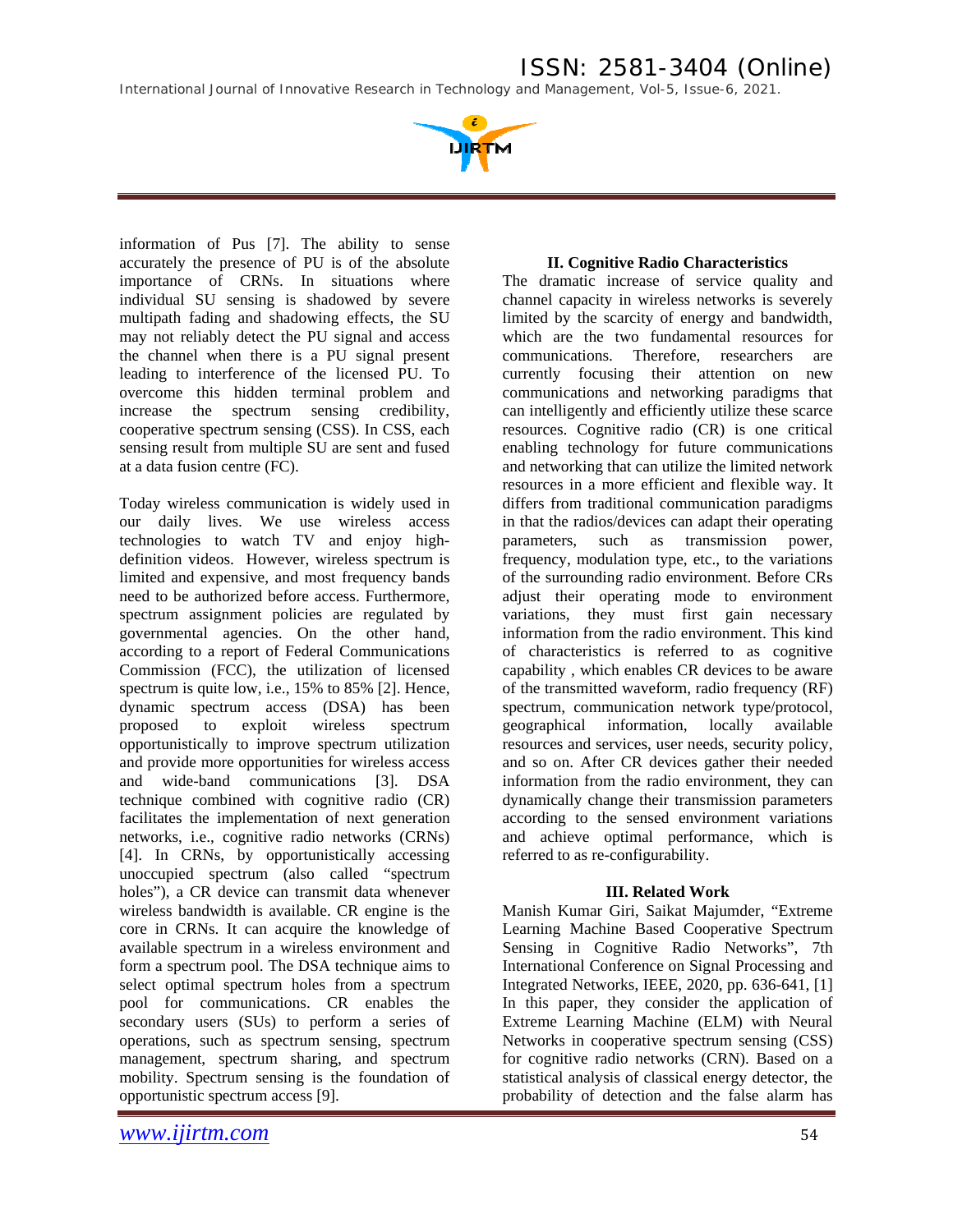*International Journal of Innovative Research in Technology and Management, Vol-5, Issue-6, 2021.* 



been calculated, which depends solely on SNR and the number of samples values. The channel occupancy detection results obtained from the proposed approach are compared with established analytical techniques such as MRC and AND/OR rules and well-known Machine Learning (ML) techniques, including, Support Vector Machine (SVM) and K-Means. The Comparison matrices were receiver operating characteristic (ROC) curve and area under the curve (AUC). We obtain the computational performance of the aforementioned NNELM model during the training phase and calculated the channel detection probability. Ultimately, the results demonstrate that the NN-ELM technique presents a better trade-off between training time and detection performance.

J. Tlouyamma, M. Velempini, "Investigative analysis of channel selection algorithms in cooperative spectrum sensing in cognitive radio networks", South African Institute of Electrical Engineers, 2021, pp. 4-15, [2] The proliferation of wireless mobile devices has led to a number of challenges in mobile data communication. The world is experiencing an increasing usage of finite spectrum bands for social media and other data communication services. It is due to this high usage that the Federal Communications Commission (FCC) sought to open up some spectrum bands to be used opportunistically by secondary users (SUs). However, the coexistence of Primary Users (PUs) and SUs may cause interference which leads to wastage of spectrum resources. This study investigates the impact of interferences between PUs and SUs. To ensure higher detection of PU signal, a cooperative rule was used to decide which SU to share and make a final decision about the availability of the spectrum band. To maximize the throughput of SU, a maximum likelihood function was designed to reduce delays in searching for the next available channel for data transmission. To discover more transmission opportunities and ensuring that a good number of free channels are detected, a parallel sensing technique was employed. Matlab was used to simulate and generate the results in a distributed cognitive radio environment. The proposed extended generalized predictive channel selection algorithm (EXGPCSA) outperformed other schemes in literature in terms of throughput, service time and probability of detection.

A. Manasa, V. Srikanth, "Reinforcement Learning Approach to Reduce Latency for Spectrum Sensing in Cognitive Radio Wireless Networks", Turkish Journal of Physiotherapy and Rehabilitation, 2021, pp. 3044-3049, [3] The detection of available wireless channels will allow CR radio transceivers, discovering which communication channels are in use and which are not. The main goal of Cognitive Radio devices is to move into vacant channels while avoiding occupied ones. It passes the transmission of multiple signals into a single medium, optimizing the spectrum while minimizing interference with other users low latency routing algorithm based on dynamic programming in cognitive wireless mesh networks through modified Q-learning algorithm. This research aims to use an RL technique known as changed Q-Learning to provide a potential solution for allocating channels in a wireless network containing independent cognitive nodes. The proposed method demonstrates the results by spectrum sensing scheme achieves significant performance gain over various reference algorithms in scanning overhead and access delay for particular applications.

Dongfang Xu, Xianghao Yu, Robert Schober, "Resource Allocation for Intelligent Reflecting Surface-Assisted Cognitive Radio Networks", IEEE 2020. pp. 1-5, [4] In this paper, they investigate resource allocation algorithm design for intelligent reflecting surface (IRS)-assisted multiuser cognitive radio (CR) systems. In particular, an IRS is deployed to mitigate the interference caused by the secondary network to the primary users. The beamforming vectors at the base station (BS) and the phase shift matrix at the IRS are jointly optimized for maximization of the sum rate of the secondary system. The algorithm design is formulated as a non-convex optimization problem taking into account the maximum interference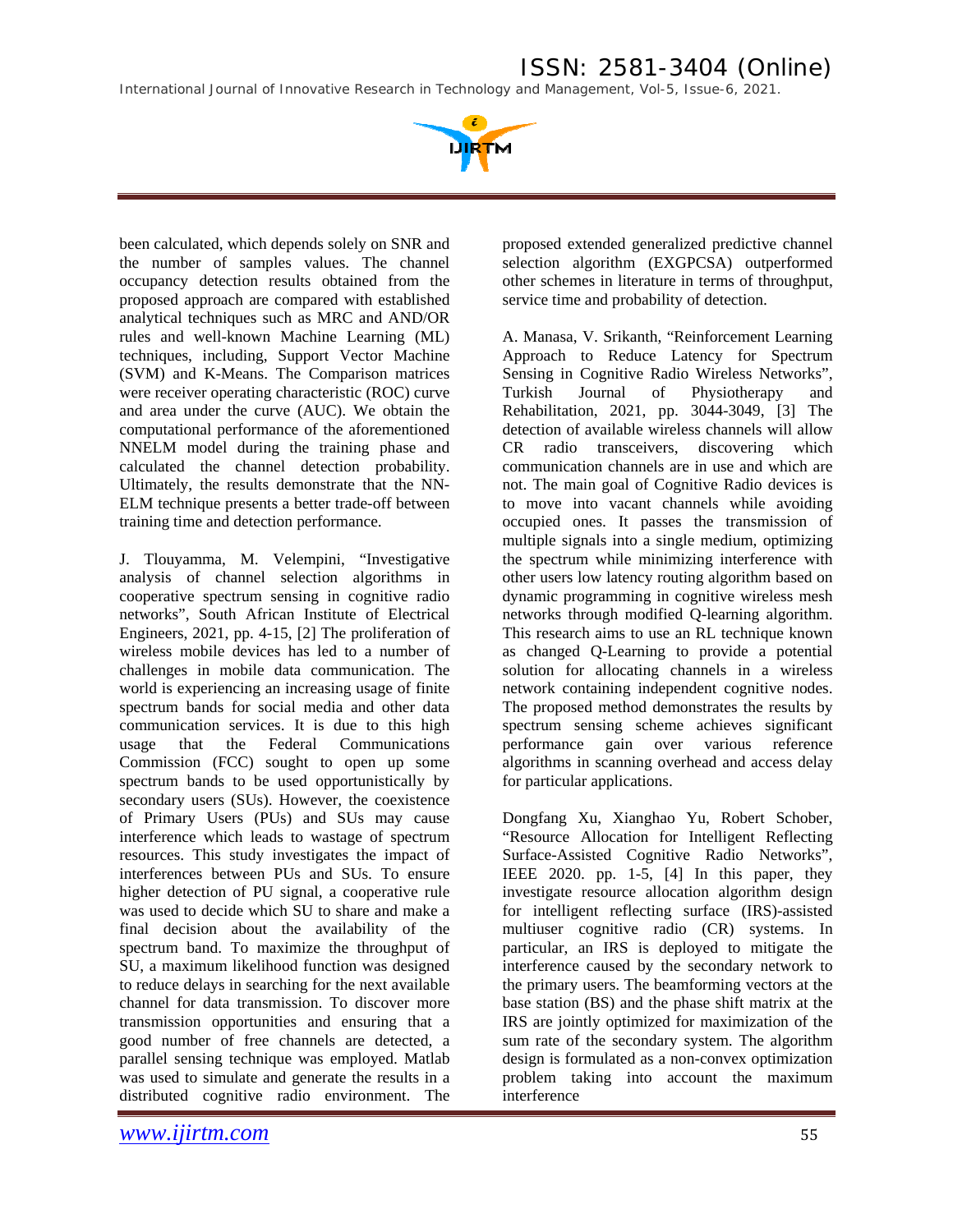*International Journal of Innovative Research in Technology and Management, Vol-5, Issue-6, 2021.* 



tolerance of the primary users. To tackle the resulting non-convex optimization problem, they propose an alternating optimizationbased suboptimal algorithm exploiting semidefinite relaxation, the penalty method, and successive convex approximation. Their simulation results show that the system sum rate is dramatically improved by our proposed scheme compared to two baseline schemes. Moreover, our results also illustrate the benefits of deploying IRSs in CR networks.

Amjad Ali, Sikandar Tariq, Muddesar Iqbal, Li Feng, Imran Raza, Muhammad Hameed Siddiqi, Ali Kashif Bashir, "Adaptive Bitrate Video Transmission Over Cognitive Radio Networks Using Cross Layer Routing Approach", IEEE Transactions on Cognitive Communications and Networking, 2020, pp. 1-13, [5] Due to the recent developments in the wireless mesh and ad-hoc networks, multi-hop cognitive radio networks (MCRNs) have attained the significant attention towards providing the reliable multimedia communications. However, in reliable multimedia communications each multimedia application observed a very stringent quality-of-service (QoS) requirements. Moreover, in MCRNs, channel allocated to the multimedia secondary users (MSUs) can be re-occupied by the primary users (PUs) at any time which causes the end-to-endpath discontinuity that severely affect the performance of the MCRNs. Therefore, under the dynamic channel availability, selecting an end-toend path that is not only stable but also fulfills the QoS requirements of the real time and multimedia (RM) applications is a challenging task and still an open research problem. Hence, in this paper, they propose a cross-layer routing scheme that supports adaptive bit-rate multimedia (ABM) transmissions over MCRNs. Moreover, our path selection is based on the QoSaware end-to-end path delay, and PU-activity aware end to end path stability metrices. Furthermore, to avoid the PU interference, continuity in transmission, efficient channel utilization, and supporting error resilience over time varying wireless channels our selected end-to-end path is periodically updated.

Simulation study shows that the proposed scheme is more robust and suitable for supporting ABM over MCRNs.

Mohammad Amzad Hossain, Michael Schukat, Enda Barrett, "MU-MIMO Based Cognitive Radio in Internet of Vehicles (IoV) for Enhanced Spectrum Sensing Accuracy and Sum Rate", IEEE 2021, pp. 1-8, [6] Vehicular ad-hoc networks (VANETs) provide the basic infrastructure for intelligent transportation systems (ITS), as it allows vehicles to access the Internet and to communicate intra-vehicle, inter-vehicle and vehicle to the roadside base station. The Internet of Vehicles (IoV) is an evolution of VANETs following the IoT paradigm. Nowadays, the spectrum scarcity is a big issue for the IoV networks due to the increased demand for connecting more vehicles. The cognitive radio (CR) enabled IoV networks can address this issue. In this paper, they propose a multi-user multipleinput and multiple-output (MU-MIMO) antennas aided cluster based cooperative spectrum sensing (CBCSS) scheme for CR enabled IoV networks. In this proposed scheme, each CR embedded vehicles (CRV) sends sensing data to the cluster head (CH) which makes a cluster decision by using the soft data fusion rule like the equal gain combining (EGC) fusion rule and the maximal ratio combining (MRC) fusion rule; whereas the fusion centre (FC) makes a final global decision by using the K-out-of-N rule to identify the presence of the PU signal. Simulation results show that the proposed MU-MIMO antennas aided CB-CSS scheme achieves a better sensing gain, enhanced the sum rate and lower global error probability when compared to both the conventional singleinput and single output (SISO) antenna based cooperative spectrum sensing (CSS) and noncooperative spectrum sensing (NCSS) schemes.

Oluyomi Simpson, Yichuang Sun, "Robust Statistics Evidence Based Secure Cooperative Spectrum Sensing for Cognitive Radio Networks", IEEE 2020, pp. 1-7, [7] Cognitive radio networks (CRNs), an assemble of smart schemes intended for permitting secondary users (SUs) to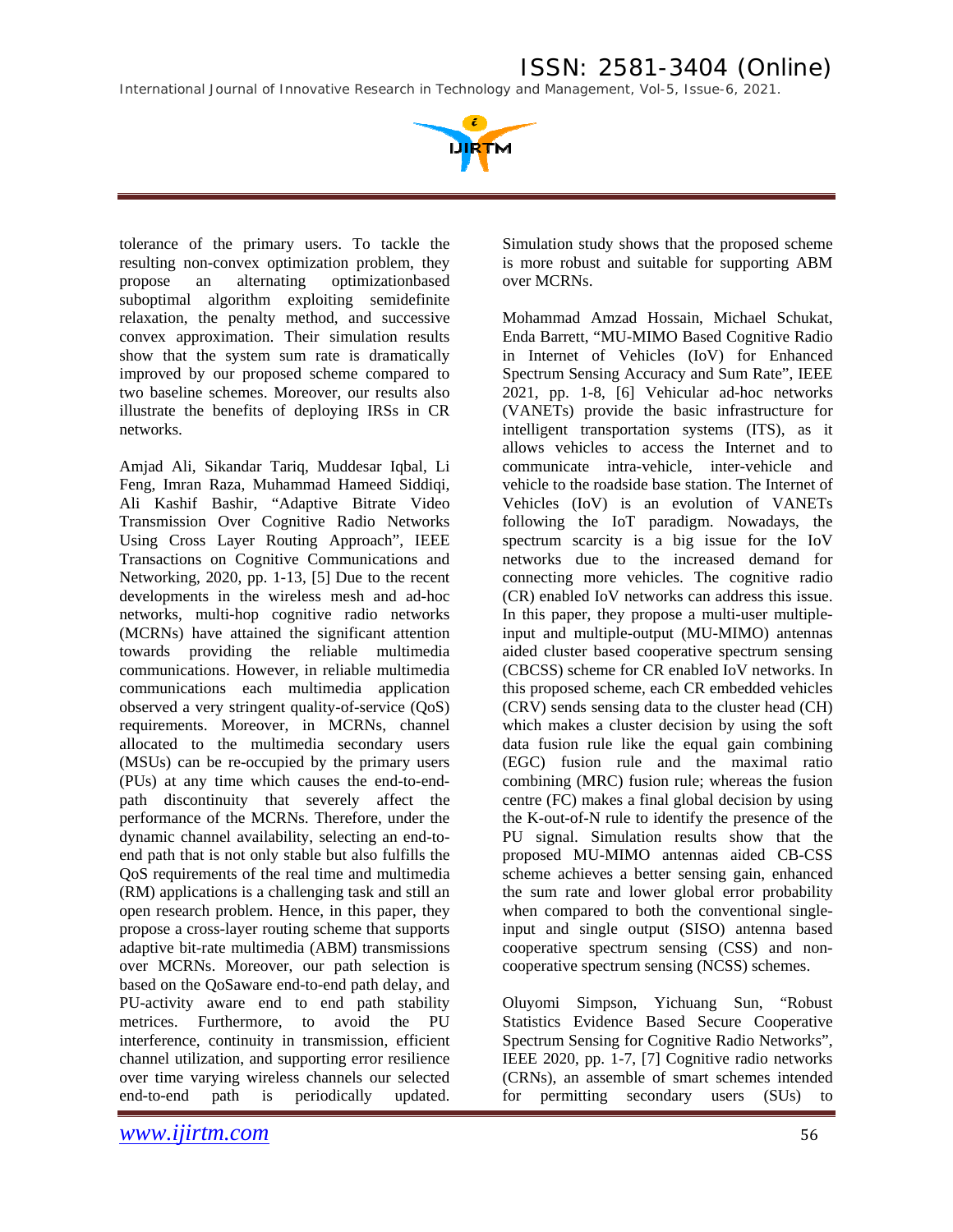*International Journal of Innovative Research in Technology and Management, Vol-5, Issue-6, 2021.* 



opportunistically access spectral bands vacant by primary user (PU), has been deliberated as a solution to improve spectrum utilization. Cooperative spectrum sensing (CSS) is a vital technology of CRN systems used to enhance the PU detection performance by exploiting SUs' spatial diversity, however CSS leads to spectrum sensing data falsification (SSDF), a new security threat in CR system. The SSDF by malicious users can lead to a decrease in CSS performance. In this work, they propose a CSS scheme in which the presence and absence hypotheses distribution of PU signal is estimated based on past sensing received energy data incorporating robust statistics, and the data fusion are performed according to an evidence based approach. Simulation results show that the proposed scheme can achieve a significant malicious user reduction due to the abnormality of the distribution of malicious users compared with that of other legitimate users. Furthermore, the performance of our data fusion scheme is improved by supplemented nodes' credibility weight.

Youheng Tan, Xiaojun Jing, "Cooperative Spectrum Sensing Based on Convolutional Neural Networks", Appl. Sci. 2021, pp. 1-13, [8] Cooperative spectrum sensing (CSS) is an important topic due to its capacity to solve the issue of the hidden terminal. However, the sensing performance of CSS is still poor, especially in low signal-to-noise ratio (SNR) situations. In this paper, convolutional neural networks (CNN) are considered to extract the features of the observed signal and, as a consequence, improve the sensing performance. More specifically, a novel twodimensional dataset of the received signal is established and three classical CNN (LeNet, AlexNet and VGG-16)-based CSS schemes are trained and analyzed on the proposed dataset. In addition, sensing performance comparisons are made between the proposed CNN-based CSS schemes and the AND, OR, majority voting-based CSS schemes. The simulation results state that the sensing accuracy of the proposed schemes is greatly improved and the network depth helps with this.

Sara A. Attalla, Karim G. Seddik, Amr A. El-Sherif, Tamer ElBatt, "A Reinforcement Learning Approach to ARQ Feedback-based Multiple Access for Cognitive Radio Networks", IEEE 2021, pp. 1-6, [9] In this paper, they propose a reinforcement learning (RL) approach to design an access scheme for secondary users (SUs) in a cognitive radio (CR) network. In the proposed scheme, we introduce a deep Q-network to enable SUs to access the primary user (PU) channel based on their past experience and the history of the PU network's automatic repeat request (ARQ) feedback. In essence, SUs cooperate to avoid collisions with other SUs and, more importantly, with the PU network. Since SUs cannot observe the state of the PUs queues, they partially observe the system's state by listening to the PUs' ARQ packets. To model this system, a Partially Observable Markov Decision Process (POMDP) is adopted, and an RL deep Q-network is employed for the SUs to learn the best actions. A comparative study between the proposed scheme with baseline schemes from the literature is presented. They also compare the proposed scheme with the perfect sensing system (which constitutes an upper bound on the performance) and the system exploiting only the last ARQ feedback. Their results show that the proposed RL based access scheme yields comparable performance to the baseline ARQ based access schemes, yet, with minimal knowledge about the environment compared to the baseline which assumes perfect knowledge of key system parameters, e.g., PUs arrival rates.

### **IV. Problem Identification**

Spectrum sensing is a prime step in cognitive radio based dynamic spectrum management to gain the understanding of the radio environment. Regardless its influence in past generations, the research of spectrum sensing has attracted considerable interest from the wireless communications society. Spectrum sensing is a system initially created for military applications, to supply secure communications by spreading the signal over a large frequency band. Despite the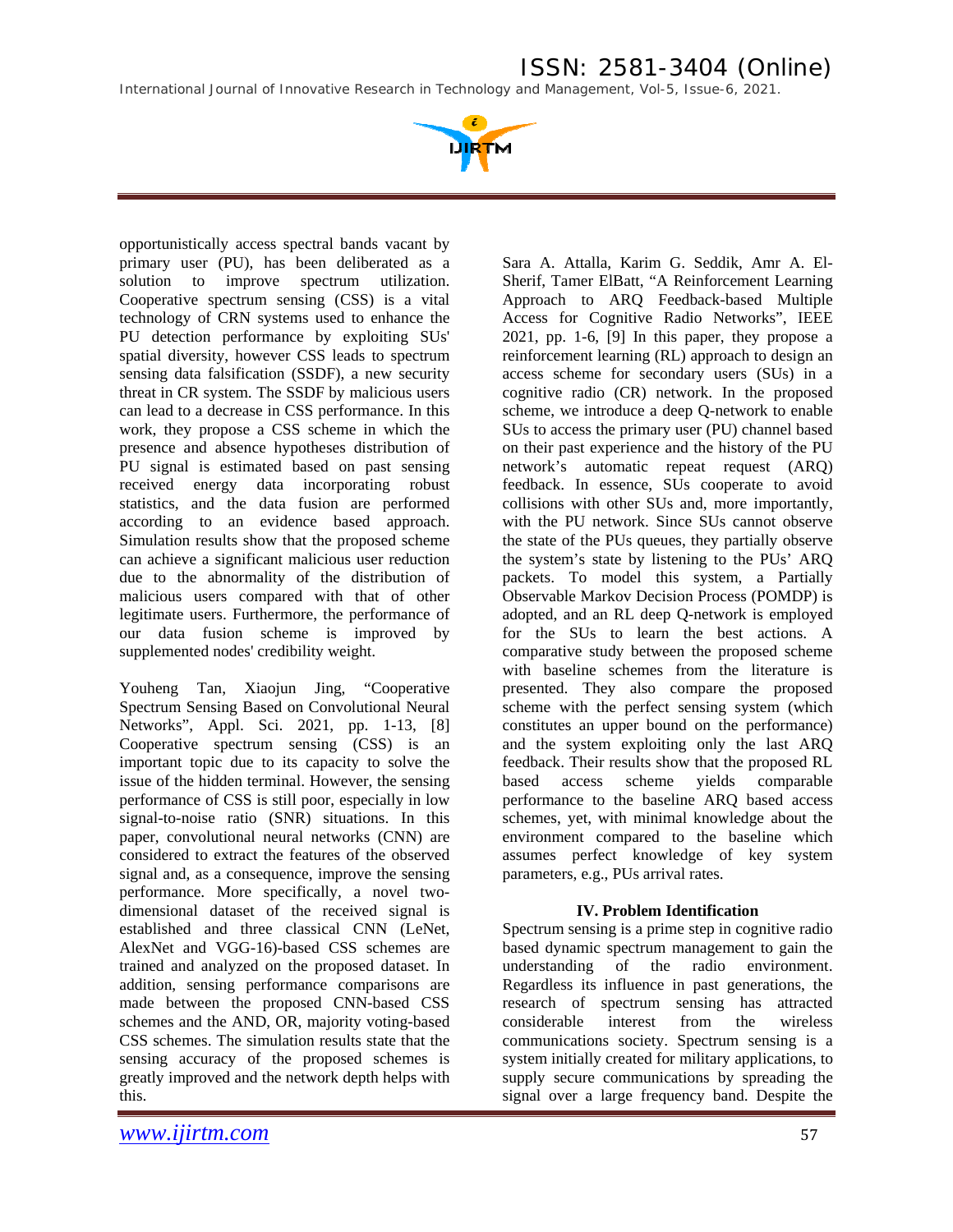*International Journal of Innovative Research in Technology and Management, Vol-5, Issue-6, 2021.* 



fact that the fixed spectrum assignment outlook served well in the past, due to exceptional increasing in the number of users competing the spectrum has led to the deficiency of spectrum. Spectrum holes is a consequence of inefficient usage of spectrum. As a result, potential shift from fixed spectrum sensing to dynamic spectrum sensing is absolutely necessary to overcome the contemporary constraint. Dynamic Spectrum Sensing (DSS) is the crucial remedy for rational spectrum switching. The problem of wastage of spectrum has been widely studied in the literature. To avoid collision of channels which occur when two or more users strive to transmit simultaneously over a common channel, or when two users attempt to transmit simultaneous in a half-duplex communication channel.

### **V. Conclusion**

A major point for studying and making progress in CR is the technique of DSA. In the early period of wireless communication, the target was to remove interference among users. To avoid interference, "Command and Control" [6] was used to give the license to all the operators. The license was the permission to use the specifics portion of the spectrum. In the early days of wireless communication, the term "Command and control", simply means that the spectrum was assigned by no special rules and the only task was to remove the issue of interference.

### **References:**

[1] Manish Kumar Giri, Saikat Majumder, "Extreme Learning Machine Based Cooperative Spectrum Sensing in Cognitive Radio Networks", 7th International Conference on Signal Processing and Integrated Networks, IEEE, 2020, pp. 636- 641.

[2] J. Tlouyamma, M. Velempini, "Investigative analysis of channel selection algorithms in cooperative spectrum sensing in cognitive radio networks", South African Institute of Electrical Engineers, 2021, pp. 4-15.

[3] A. Manasa, V. Srikanth, "Reinforcement Learning Approach to Reduce Latency for Spectrum Sensing in Cognitive Radio Wireless Networks", Turkish Journal of Physiotherapy and Rehabilitation, 2021, pp. 3044-3049.

[4] Dongfang Xu, Xianghao Yu, Robert Schober, "Resource Allocation for Intelligent Reflecting Surface-Assisted Cognitive Radio Networks", IEEE 2020. pp. 1-5.

[5] Amjad Ali, Sikandar Tariq, Muddesar Iqbal, Li Feng, Imran Raza, Muhammad Hameed Siddiqi, Ali Kashif Bashir, "Adaptive Bitrate Video Transmission Over Cognitive Radio Networks Using Cross Layer Routing Approach", IEEE Transactions on Cognitive Communications and Networking, 2020, pp. 1-13.

[6] Mohammad Amzad Hossain, Michael Schukat, Enda Barrett, "MU-MIMO Based Cognitive Radio in Internet of Vehicles (IoV) for Enhanced Spectrum Sensing Accuracy and Sum Rate", IEEE 2021, pp. 1-8.

[7] Oluyomi Simpson, Yichuang Sun, "Robust Statistics Evidence Based Secure Cooperative Spectrum Sensing for Cognitive Radio Networks", IEEE 2020, pp. 1-7.

[8] Youheng Tan, Xiaojun Jing, "Cooperative Spectrum Sensing Based on Convolutional Neural Networks", Appl. Sci. 2021, pp. 1-13.

[9] Sara A. Attalla, Karim G. Seddik, Amr A. El-Sherif, Tamer ElBatt, "A Reinforcement Learning Approach to ARQ Feedback-based Multiple Access for Cognitive Radio Networks", IEEE 2021, pp. 1-6.

[10] Shuai Liu, Jiayun Wu, Jing HE, "Dynamic Multichannel Sensing in Cognitive Radio: Hierarchical Reinforcement Learning", IEEE Access 2021, pp. 25473-25482.